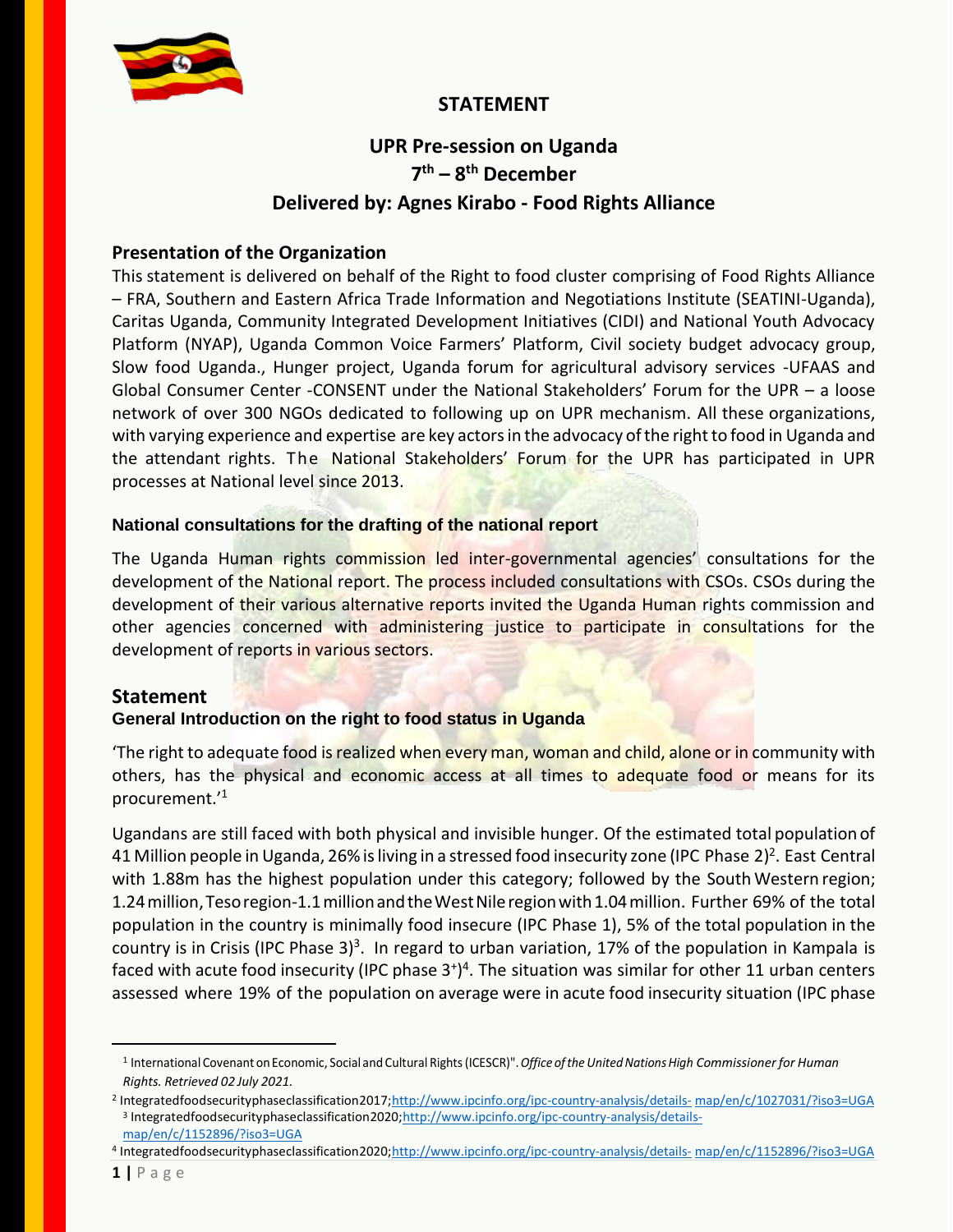3 + ) in need of urgent action. Hunger among school going children is high as 66% of the school going children spend a whole day in school without a meal.

Overall, the prevalence of undernourishment remains high with nearly 40% of individuals in Uganda being classified as undernourished, and 16 percent of the households are chronically undernourished. This implies that Ugandans are unable to consume the minimum Required Dietary Intake for light physical activity which is 2,200 kcal and are consuming only an average of 1,860 Kcal per day<sup>5</sup>. Currently, about 1.8 million children aged less than 5 years are stunted. At this pace, by 2030, approximately 11% of the population under five years will be stunted.<sup>6</sup> It's estimated that the anemia levels increased from 49% in 2011 to 53% of children 6-59 months old and 33% of Women of Reproductive Age in 2018.<sup>7</sup>

COVID 19 and its associated preventive standard operating procedures adopted by the government of Uganda worsened the bad situation i.e., 6 out of 10 Ugandans had a worsened food intake, 4 out 10 households reported having planted less, 7 out of 10 were worried running short of food; 3 out of 4 reported increased food prices.<sup>8</sup>

While healthy foods are lost, the consumption of fast food in Uganda is increasing. Increasingly infants are being fed on artificial formula; at over 30%<sup>9</sup> instead of breast milk. This seemingly cheap and convenient transition to unhealthy fast food is resulting into dire risks related to increase in overweight, obesity and diet-related non-communicable disease notably diabetes, Cardio-vascular diseases (CVD) and Cancer. It is estimated that, 33% of annual deaths are attributed to the five leading NCDs; notably cardiovascular diseases, Cancers, Diabetes and Trauma.<sup>10</sup>

Food safety is a growing concern to the realization of the Right to food in Uganda. Although there are no current statistics generated for the last 6 to 8 years, it is estimated that 1.3 million people in Uganda get affected annually by Unsafe Food and 10% of the population falling sick after eating contaminated food and 420,000 people including 125,000 children under five dying due to consumption of Unsafe food, #Safe Food is indeed everybody's business. Ministry of Health in 2016 estimated that food borne diseases constitutes about 14% of cases treated every year. The most common conditions being typhoid, brucellosis, bacillus dysentery and cholera.<sup>11</sup>

The Partnership for Aflatoxin Control in Africa (PACA) studies indicated that in Mubende and Kamwenge districts which are among the major maize producing districts in the country, up to 65% and 45% of maize samples respectively contained aflatoxin levels exceeding the Ugandan maximum limit (ML) of 10 ppb for total aflatoxins. $12$ 

<sup>9</sup>See UBOS & ICF (2018).

 $\ddot{ }$ 

<sup>5</sup> Based on the USAID framework for HDDS for measurement of household food access, the 'average HDDS in the richest 33 percent of households can serve as a guide for setting the target level of HDDS' (Swindale and Bilinsky, 2006); from the UNPS, the average HDDS for this group was estimated at 9.2.

<sup>6</sup> Uganda Household and Demographic Survey: [https://dhsprogram.com/pubs/pdf/FR333/FR333.pdf,](https://dhsprogram.com/pubs/pdf/FR333/FR333.pdf) 2016.

<sup>7</sup> State of Uganda Population Repor[t http://npcsec.go.ug/wp-content/uploads/2013/06/SUPRE-2018-.pdf,](http://npcsec.go.ug/wp-content/uploads/2013/06/SUPRE-2018-.pdf) 2018.

<sup>8</sup> Kansiime et al. COVI*D-19 Implications On Household Income And Food Security In Kenya And Uganda:* Findings From a rapid assessment, [www.sciencedirect.com/science/article/pii/S0305750X20303260](http://www.sciencedirect.com/science/article/pii/S0305750X20303260)

<sup>10</sup>WHO. (2018). *Non-communicable diseases country profile – Uganda*. Geneva: World Health Organization.

<sup>11</sup>MOH (2016). *The National Burden Food-Borne Diseases Pilot Study Report*. Kampala: Ministry of Health.

<sup>12</sup>PACA. (2017). *Country-led Aflatoxin and Food Safety Situation Analysis and Action Planning for Uganda: Final Report, Partnership for Aflatoxin Control in Africa*, African Union Commission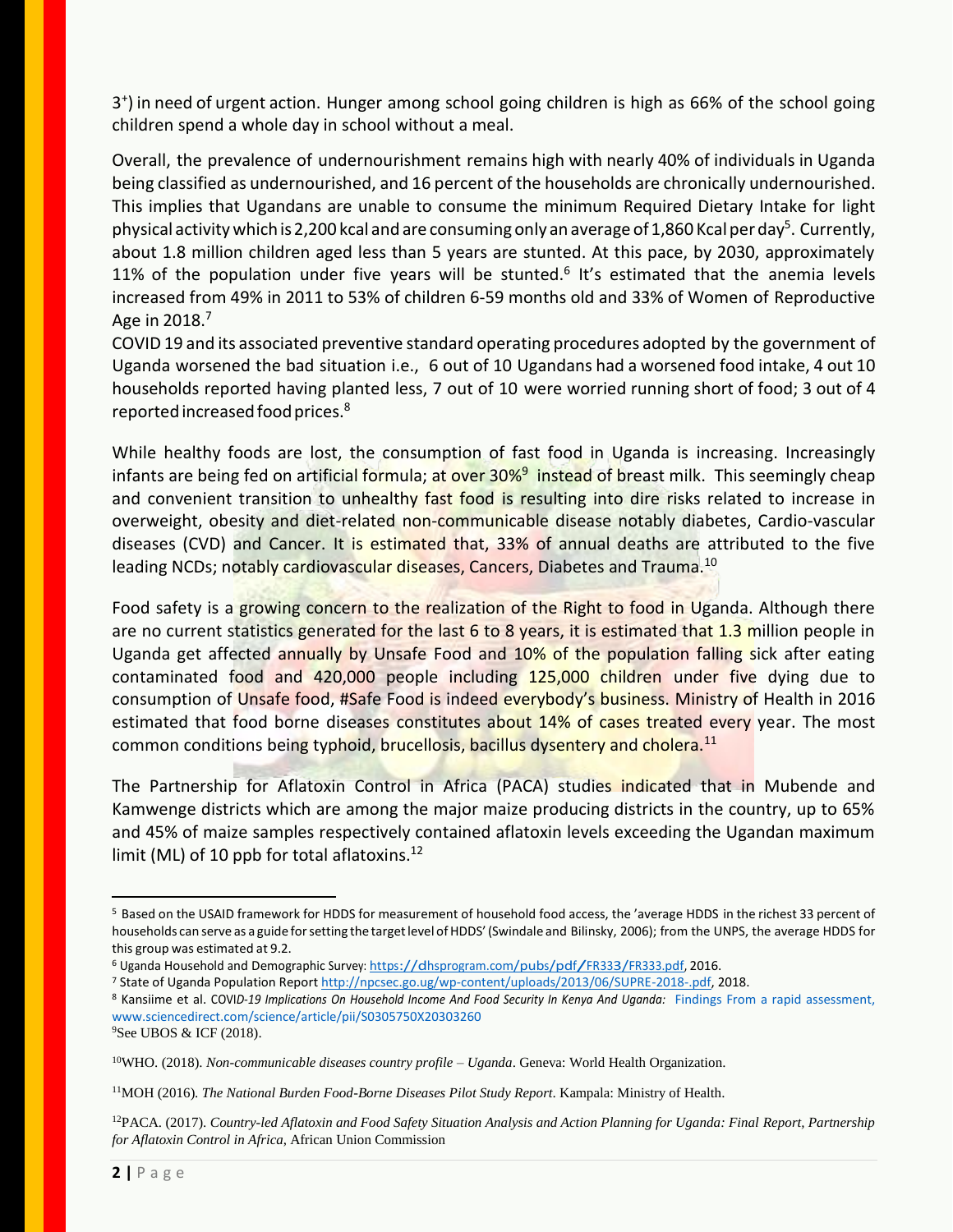Whereas they are millions of people going hungry in Uganda Food loss and waste has remained high due to poor post-harvest handling leading to up to 30-40% food loss in grains and 30-80% for vegetables and fruits. In beans, up to 15% of losses occur at the farm level and 10% losses at the marketing level.<sup>13</sup> Whereas the evidence on food waste is inadequate, it is of growing concern, especially in urban areas.

This situation is mainly caused by;

**Absence of streamlined structural governance of Food in the country.** The Country adopted a multi sectoral approach to food and nutrition. Whereas Thee office of the prime minister was nominated to coordinate nutrition interventions, it holds no legal mandate to coordinate planning, budgeting, financing implementation and tracking performance of food and nutrition. The Country has a wide array of policies and laws touching food but lacks an apex food law streamline all the other laws and establish an institutional framework on food.

**Low implementation and enforcement of the over 1000 food related standards.** The food sector in Uganda has a multitude of standards developed by the national standards body and some have been adopted a regional level. However, the country is dominated by poor developed standards infrastructure and poor quality culture among the citizenry both duty bearers and rights holders. Most medium and small scale processers used nonfood graded technologies and packaging materials.

**The absence of national Strategic Food Reserves:** Whereas the Government of Uganda committed self in the Constitution to among others establish strategic food reserves as a measure of addressing food security, these reserves were instead privatized and currently the country does not have food reserves. This during the COVID - 19 lockdown in 2020 constrained government efforts to fulfil its obligation and provide food to people that could not feed themselves. On both occasions, Government response was not timely, and adequate. The food rations were small and the quality of the food was contested. Similarly, it constrains the management of the food inflation each time its hits the economy.

**Weak Data systems on food and nutrition**. The data systems on food and nutrition are weak to provide timely data to guide decision making. The last country wide food security situation assessment for example was conducted in 2017. The country hardly has timely data of strategic food items produced in the country or on related issues such as food safety, health diets, production and productivity.

**Limited access to agriculture extension services by small scale farmers:** By 2020, government had recruited 4,063 of the initial target of 5,000 extension workers at district and sub county levels.<sup>14</sup> However, the numbers are reducing due to retirement, death, and labor mobility without replacement and current staffing stands at 3,790. On the other hand, funding is still well below the budgetary provision envisaged in the National Agricultural Extension strategy which had anticipated budget increment from UGX 36 Billion in FY 2015/16 to UGX 333 Billion in 2020/21.

 $\overline{a}$ 

<sup>13</sup>FAO, WFP and IFAD. (2019). *Food loss analysis: causes and solutions – The Republic of Uganda. Beans, maize, and sunflower studies*. Rome.

<sup>&</sup>lt;sup>14</sup> MAAIF, 2021, Agricultural extension reform implementation in Uganda 2015-2020: achievements, challenges and way forward, a policy brief